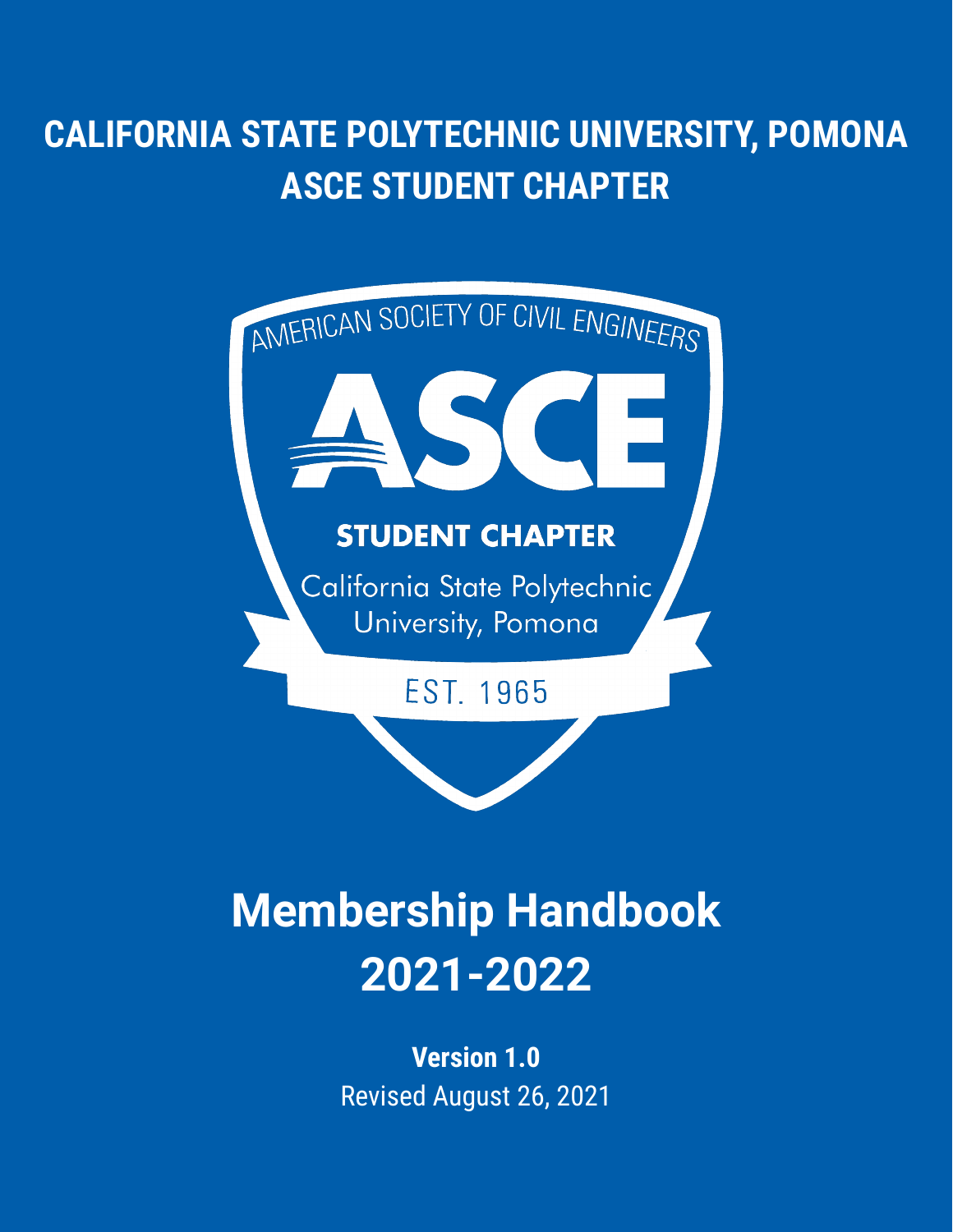# **TABLE OF CONTENTS**

<span id="page-1-0"></span>

| <b>About ASCE</b>                           | 1              |
|---------------------------------------------|----------------|
| Who Are We                                  |                |
| <b>Mission Statement</b>                    | 1              |
| How to Become a Member                      |                |
| <b>Getting Involved</b>                     | 1              |
| Membership Point Distribution               | $\overline{2}$ |
| <b>Membership Point Rewards</b>             | $\overline{2}$ |
| <b>ASCE Fun Facts</b>                       | 3              |
| <b>ASCE Society Level</b>                   | 3              |
| <b>ASCE Establishment</b>                   | 3              |
| <b>ASCE Organizational Structure</b>        | 3              |
| <b>Student Chapter Officer Board</b>        | 4              |
| Meet Our Officers                           | 4              |
| Freshman Representative Application         | 5              |
| <b>CPP ASCE Events/Socials</b>              | 5              |
| <b>General Meetings &amp; Webinars</b>      | 5              |
| <b>CPP ASCE Socials</b>                     | 5              |
| <b>Mentorship Programs</b>                  | 5              |
| Q&ASCE                                      | 5              |
| Professional Development Workshop (PDW)     | 5              |
| Donald G. Wells Alumni Golf Tournament      | 5              |
| <b>Annual ASCE Student Conference</b>       | 6              |
| <b>CPP ASCE Social Media Accounts</b>       | 6              |
| Website                                     | 6              |
| Social Media                                | 6              |
| <b>Civil/Construction Engineering Clubs</b> | 7              |
| <b>Resources</b>                            | 7              |
| <b>ASCE Resources</b>                       | 7              |
| <b>University Resources</b>                 | 8              |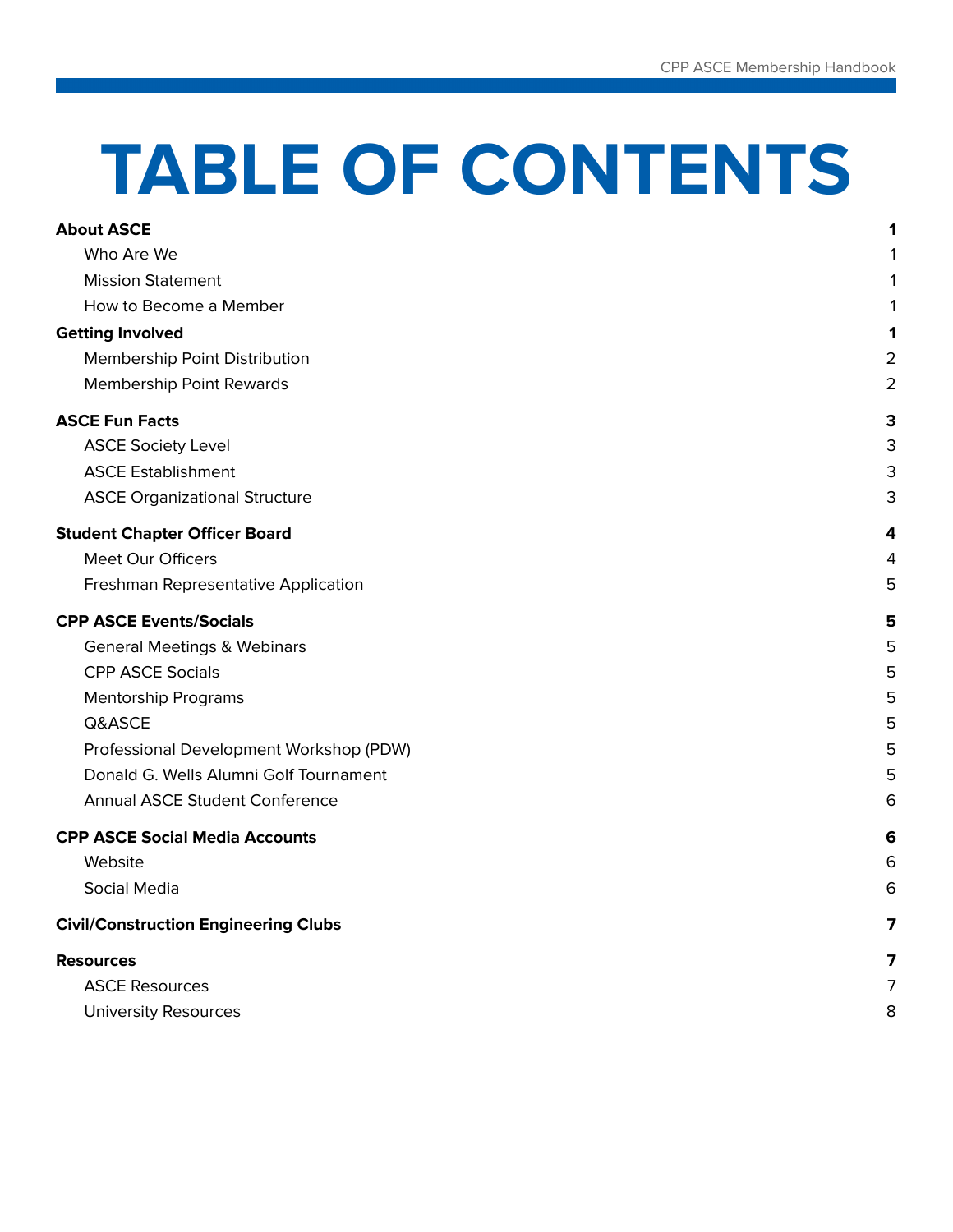# **About ASCE**

Welcome to the Cal Poly Pomona American Society of Civil Engineers Student Chapter (CPP ASCE)!

#### <span id="page-2-0"></span>**Who Are We**

The Cal Poly Pomona American Society of Civil Engineers Student Chapter provides essential values to our members and partners, advances the profession of civil engineering, and serves the public good by offering opportunities through competitions, industry exposure, leadership & professional development, networking, philanthropy, social events and scholarships.

#### <span id="page-2-1"></span>**Mission Statement**

The Cal Poly Pomona American Society of Civil Engineers Student Chapter provides essential value to our members and partners, advances civil engineering and serves the public good by offering opportunities through: competition, industry exposure, leadership & professional development, networking, philanthropy, social events, and scholarship.

#### <span id="page-2-2"></span>**How to Become a Member**

- 1. Register to become a CPP ASCE [Member.](https://forms.gle/1Z7NQHpJ9mc7f1519)
- 2. Register for CPP ASCE via [myBAR](https://mybar.cpp.edu/organization/asce).
- 3. Register to become an ASCE National [Member.](https://www.asce.org/communities/student-members)
- 4. Pay Membership Dues \$35 (Membership, T-shirt, Water bottle) \$25 (Membership, T-shirt) \$15 (Membership)

# **Getting Involved**

CPP ASCE hosts a variety of events such as social events, professional development workshops, webinars, mentorship programs, and other civil engineering-related events to provide members with valuable exposure to the civil engineering industry. Students can further their development by being involved in the following:

- Become an Active Student Chapter Member
- Become an ASCE Society Level Student Member
- Become an ASCE Competition Team Member
- Become an ASCE Board Member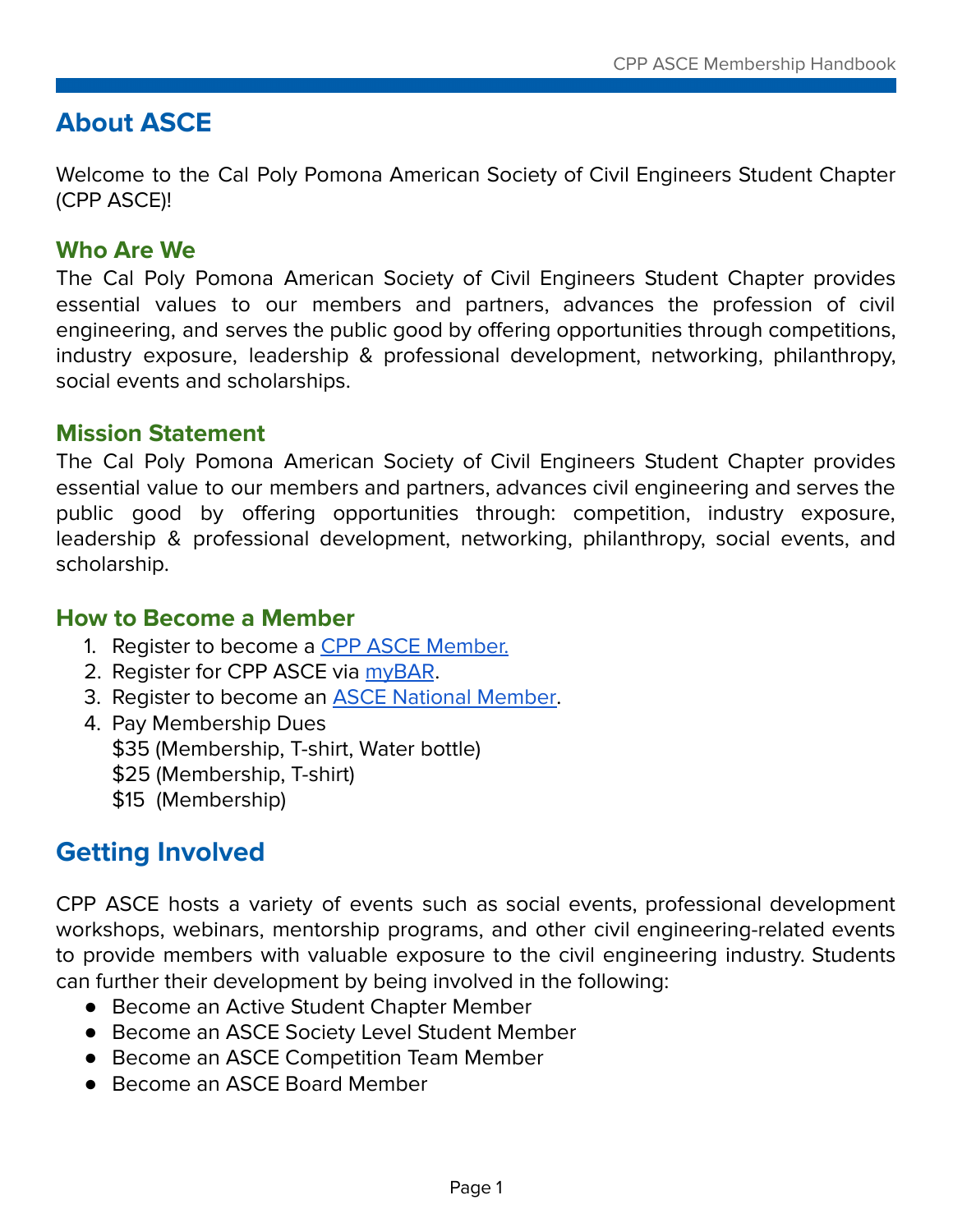## **Membership Points Distribution**

Members can earn membership points for attending CPP ASCE general meetings and events. These points reward members for being active participants and getting involved!

| <b>Membership Points Distribution Chart</b> |                    |                           |  |
|---------------------------------------------|--------------------|---------------------------|--|
| <b>Activity Type</b>                        | <b>Point Value</b> | Unit                      |  |
| Social Media                                | 5                  | Per Follow                |  |
| <b>General Meetings</b>                     | 10 <sup>°</sup>    | Per Meeting               |  |
| <b>Socials</b>                              | 20                 | Per Event                 |  |
| <b>Mentorship Programs</b>                  | 20                 | Per Event                 |  |
| Professional Development                    | 25                 | Per Event                 |  |
| <b>Community Service</b><br>and Outreach    | 25                 | Per Event                 |  |
| Section/Branch/YMF Events                   | 30                 | Per Event                 |  |
| <b>Technical Talk/Tour</b>                  | 30                 | Per Event                 |  |
| Alumni Golf Tournament                      | 40                 | Per Event                 |  |
| Conference                                  | 50                 | <b>General Attendance</b> |  |

## **Membership Point Rewards**

Upon receiving the following amount of points, members will be awarded with:

**50** Membership Points - ASCE Pin

**100** Membership Points - ASCE Vintage T-Shirt

**200** Membership Points - ASCE Water Bottle

**300** Membership Points - ASCE Sweatshirt

In addition, the **top three members** with the most membership points will be named members of the year and receive additional rewards!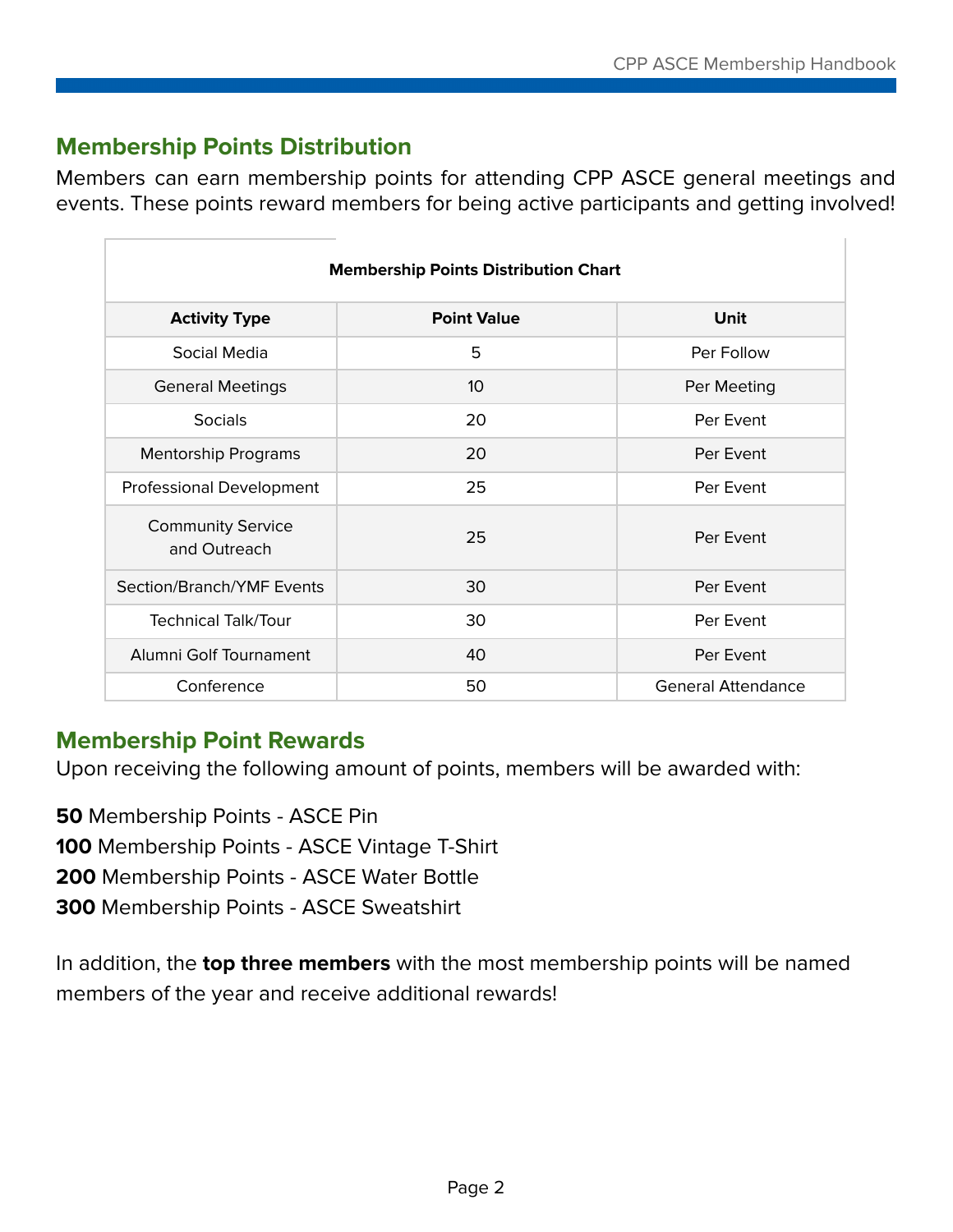# <span id="page-4-0"></span>**ASCE Fun Facts**

#### **ASCE Society Level**

**Vision:** Civil Engineers are global leaders building a better quality of life. **Mission:** Provide essential value to our members and partners, advance civil engineering, and serve the public good.

#### <span id="page-4-1"></span>**ASCE Establishment**

The American Society of Civil Engineering was established in 1852. Cal Poly Pomona ASCE Student Chapter was established in 1965. CPP ASCE turns 56 this year!

#### <span id="page-4-2"></span>**ASCE Organizational Structure**

Society members are organized by small local groups called Branches. Branches are grouped together into Sections. Sections are grouped together into Regions, each headed by a Director. There are nine regions within the United States and one international region, Region 10. The Cal Poly Pomona Student Chapter falls under Region 9, within the Los Angeles Section and the San Bernardino/Riverside Branch!

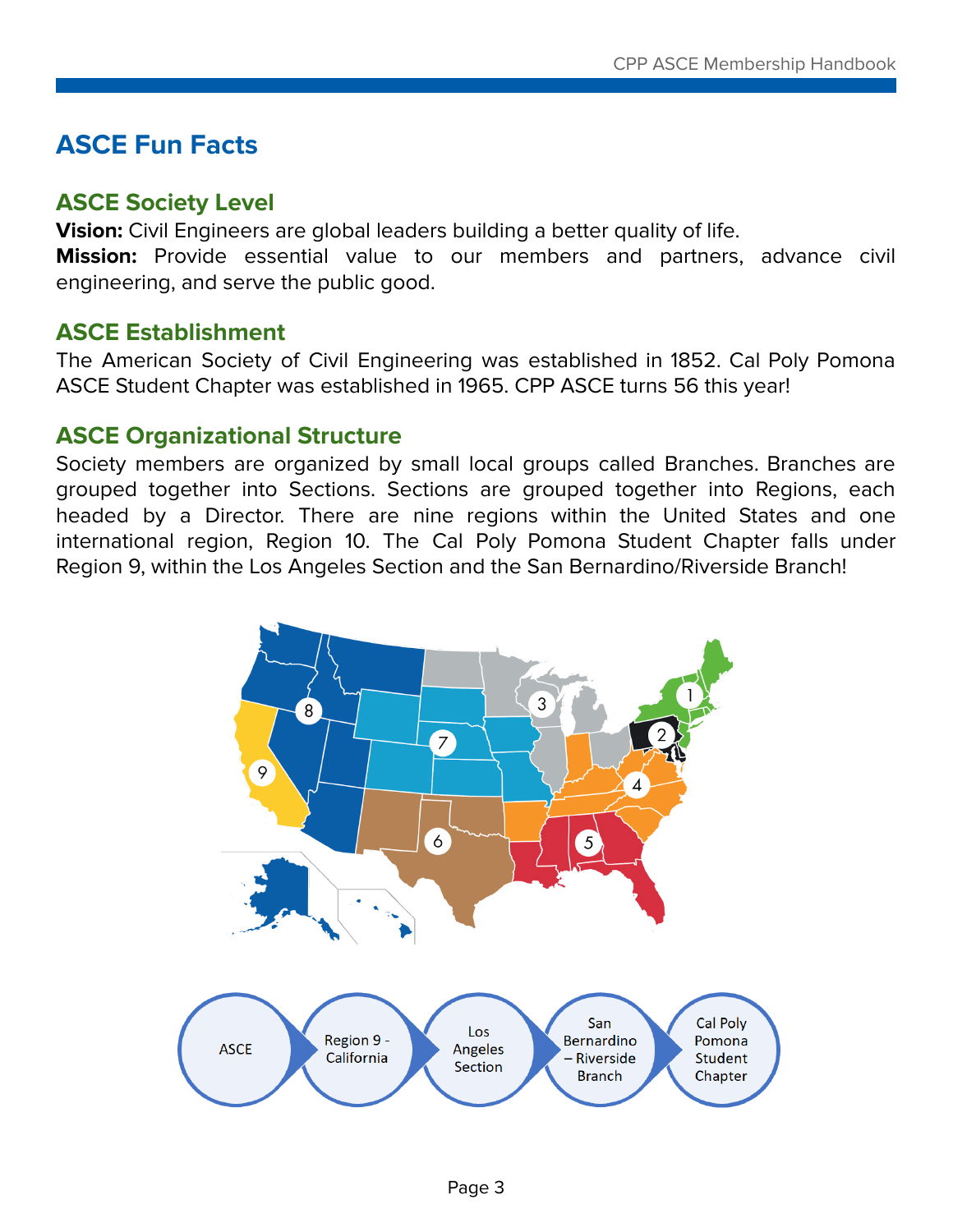# **Student Officer Chapter Board**

## **Meet Our Officers**

Get to know more about our student chapter officers with the link [here.](https://www.cppasce.org/team)

<span id="page-5-0"></span>

| <b>Name</b>          | <b>Position</b>                                          | <b>Email</b>                      |
|----------------------|----------------------------------------------------------|-----------------------------------|
| Maryn Santiago       | President                                                | cppasce.president@gmail.com       |
| Jeri Robles          | <b>Vice President Internal</b>                           | cppasce.vpi@gmail.com             |
| Alex Ov              | <b>Vice President External</b>                           | cppasce.vpe@gmail.com             |
| Elizabeth Aguilar    | Treasurer                                                | cppasce.treasurer@gmail.com       |
| Anndrea Mendoza      | Secretary                                                | cppasce.secretary@gmail.com       |
| Kara Lee             |                                                          | cppasce.alumni@gmail.com          |
| Kendra Bratzler      | <b>Alumni Relations Chairs</b>                           |                                   |
| Katherine Wang       |                                                          |                                   |
| Zeina Saqan          | <b>Conference Chairs</b>                                 | cppasce.conference@gmail.com      |
| Steven Nguyen        |                                                          | cppasce.events@gmail.com          |
| Ana Siddiqui         | <b>Events Chairs</b>                                     |                                   |
| Ryan Huang           | Membership Chair                                         | cppasce.membership@gmail.com      |
| Giovanni Hernandez   |                                                          |                                   |
| Jacqueline Gomez     | <b>Outreach &amp; Community</b><br><b>Service Chairs</b> | cppasce.outreach@gmail.com        |
| <b>Stacy Soewono</b> | <b>Publicity Chair</b>                                   | cppasce.publicity@gmail.com       |
| THIS CAN BE YOU!     | <b>First-Year Representative</b>                         | cppasce.firstyear@gmail.com       |
| Colby Wong           | Past-President                                           | calpolypomonaasce@gmail.com       |
| <b>TBA</b>           | <b>Concrete Canoe PM</b>                                 | cppcanoe.projectmanager@gmail.com |
| Emelisa Vasquez      | Steel Bridge PM                                          | cppbridge.pm@gmail.com            |
| Seema Shah-Fairbank  | <b>Faculty Advisor</b>                                   | shafairbank@cpp.edu               |
| Kenneth Lamb         | <b>Faculty Advisor</b>                                   | kwlamb@cpp.edu                    |
| Allan Ng             | <b>Faculty Advisor</b>                                   | ayng@cpp.edu                      |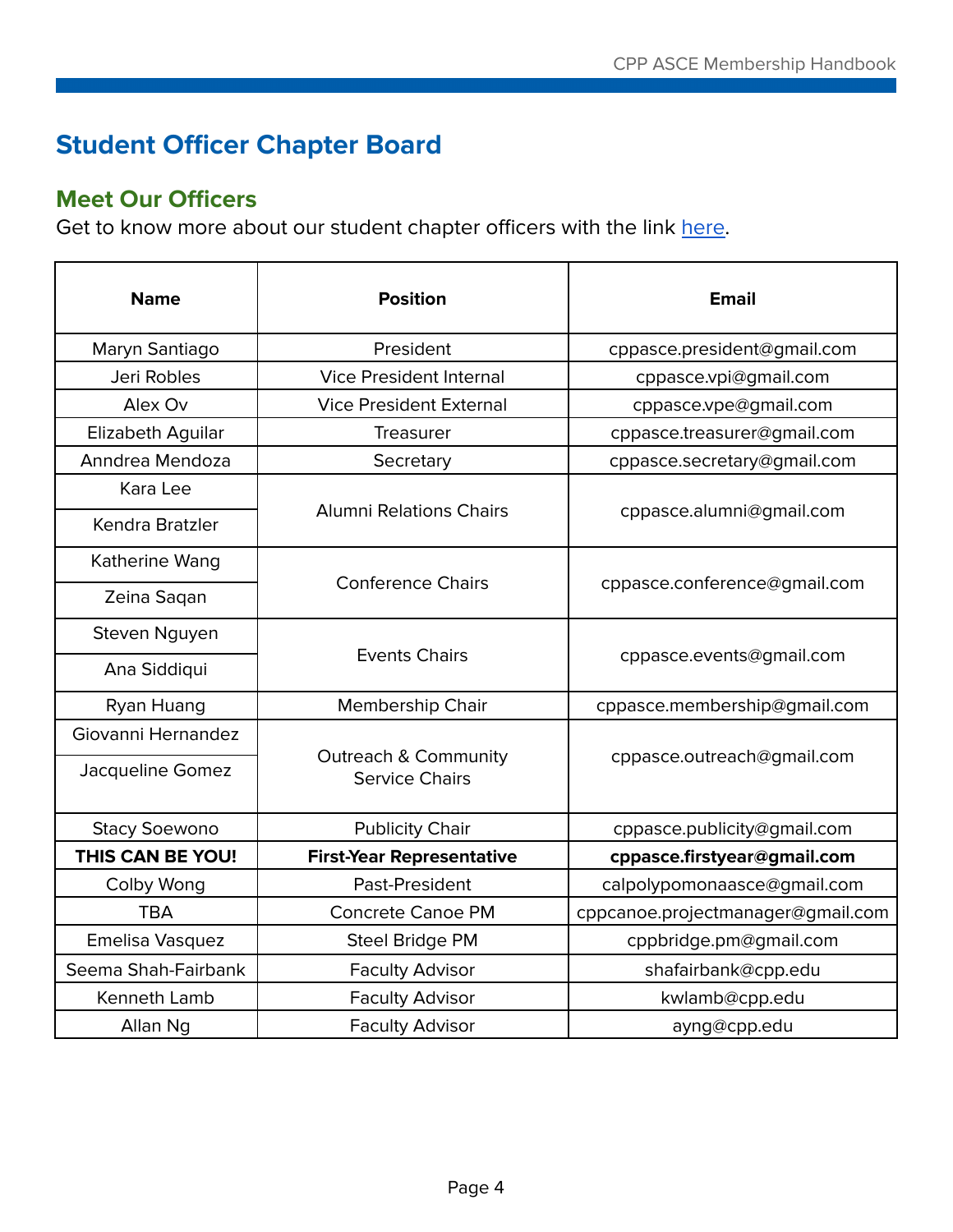#### **First-Year Representative Application**

Are you a freshman or first-year transfer student and want to get more involved with ASCE? Apply for our First-Year Representative Position! This is a great way to improve your leadership, planning and communication skills while getting involved with ASCE.

Applications are due on **Thursday, September 23, 2021 by 5 PM**. Please refer to the department email for more information.

# <span id="page-6-0"></span>**CPP ASCE Events/Socials**

#### <span id="page-6-1"></span>**General Meetings & Webinars**

General Meetings serve the purpose of keeping the members informed of the latest CPP ASCE events and news. At each meeting, we invite a variety of professional guest speakers and panels to provide more insight on the industry.

#### <span id="page-6-2"></span>**CPP ASCE Socials**

CPP ASCE organizes various socials throughout the school year to help members meet fellow engineering students, promoting networking and maintaining relations.

#### <span id="page-6-3"></span>**Mentorship Programs**

CPP ASCE provides a variety of mentorship programs for our members, including student-to-student and alumni-to-student mentoring.

#### <span id="page-6-4"></span>**Q&ASCE**

Q&ASCE is a Discord channel where students can have their questions answered or receive assistance on engineering and school related topics.

#### <span id="page-6-5"></span>**Professional Development Workshop (PDW)**

The Professional Development Workshop is an annual event created to help prepare students professionally for upcoming job fairs and interviews, while also creating a networking opportunity amongst students and professionals.

#### <span id="page-6-6"></span>**Donald G. Wells Alumni Golf Tournament**

The Donald G. Wells Alumni Golf Tournament is an annual fundraising event hosted in commemoration of faculty member, Donald G. Wells. Funds are raised to assist student-led competition teams and award the Don Wells Memorial Scholarship.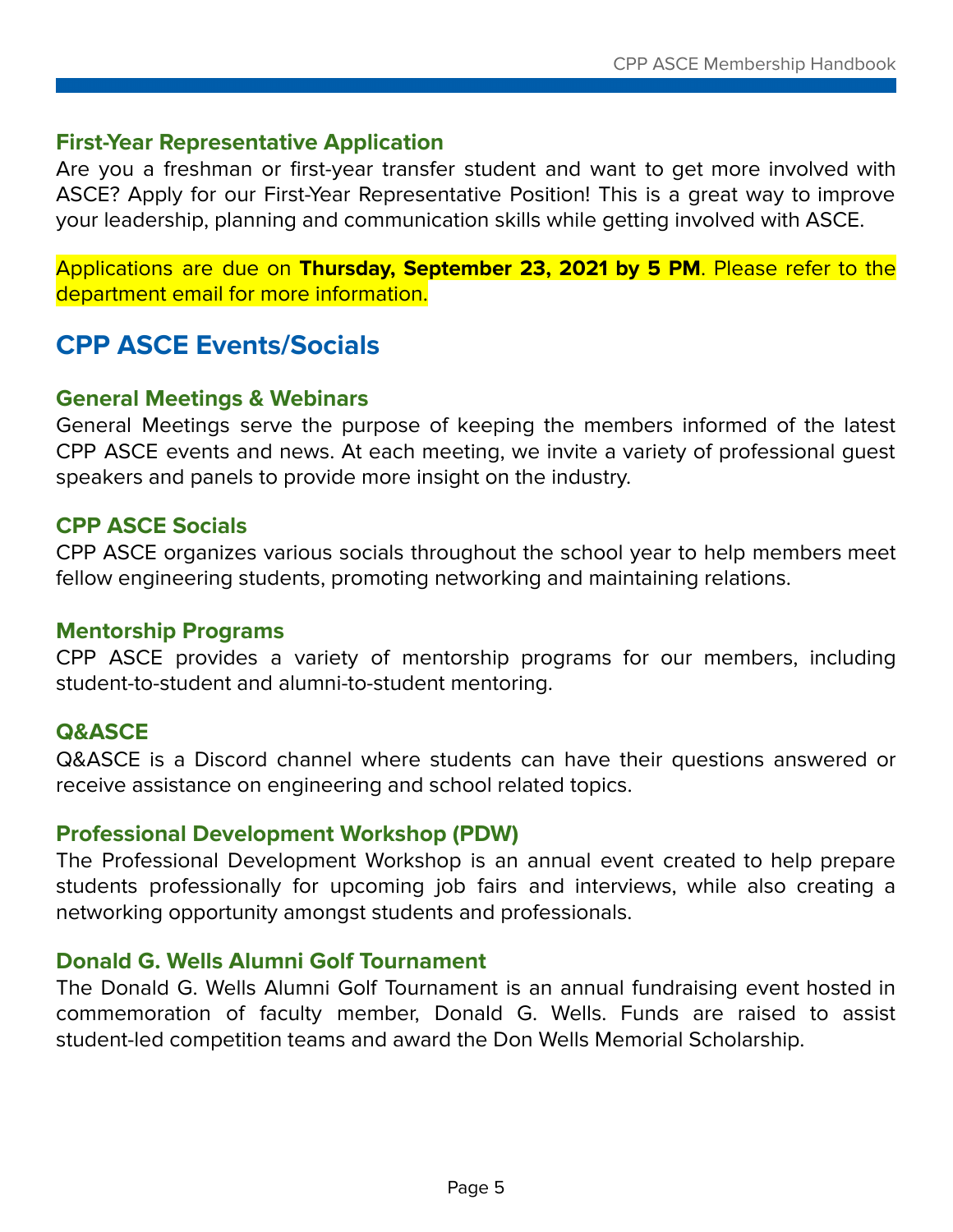#### **Annual ASCE Student Conference**

The Annual ASCE Student Conference provides an opportunity for members to grow their relationships with each other through teamwork and develop technical skills.The memorable experiences that first-time attendees gain, in addition to the desire to succeed, motivate students to remain involved in ASCE.

# **CPP ASCE Social Media Accounts**

#### <span id="page-7-0"></span>**Website**

The CPP ASCE website has many useful resources and information! CPP ASCE Website: [www.cppasce.org](https://www.cppasce.org/)

#### <span id="page-7-1"></span>**Social Media**

#### **Facebook**

Facebook Account Handle: @Cal Poly Pomona ASCE Student Chapter or online [here.](https://www.facebook.com/CPPASCE)

#### **Instagram**

Instagram Account Handle: @CPPASCE or online [here.](https://www.instagram.com/cppasce/)

#### **LinkedIn**

LinkedIn Account Handle: @CPP ASCE Student Chapter or online [here](https://www.linkedin.com/company/cppasce/).

#### **Discord**

Discord Account Handle: Online [here.](https://discord.gg/ndctXyfQKY)

#### **Flickr**

Flickr Account Handle: @Cal Poly Pomona ASCE or online [here](https://www.flickr.com/photos/cppasce).

#### **TikTok**

TikTok Account Handle: @CPPASCE or online [here](https://www.tiktok.com/@cppasce).

#### **Twitter**

Twitter Account Handle: @CPPASCE or online [here.](https://twitter.com/CPPASCE)

#### **Youtube**

Youtube Account Handle: @CPP ASCE Student Chapter or online [here](https://www.youtube.com/channel/UCob5PUi77UZ4B6zhQ9RRCbQ).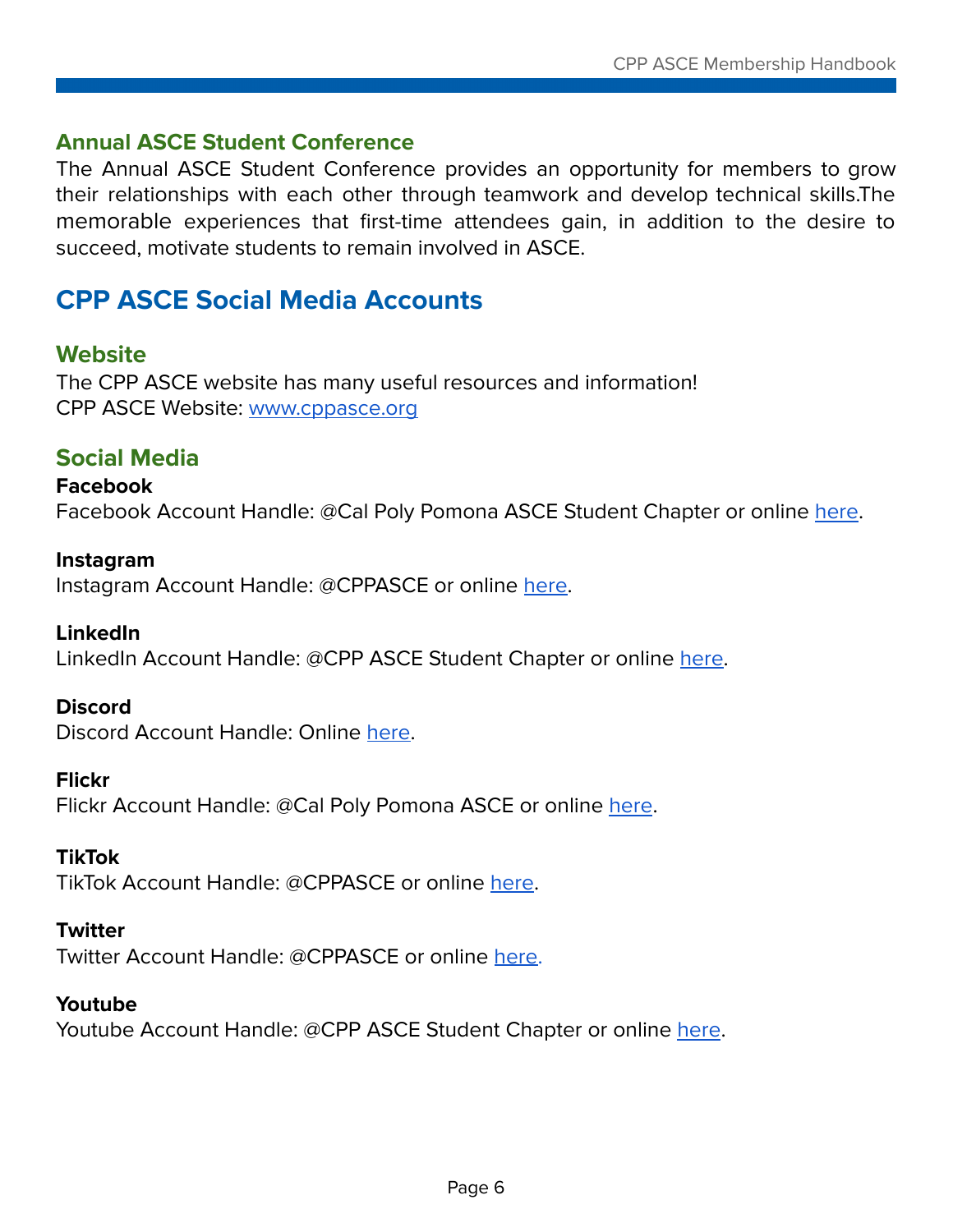# **Civil/Construction Engineering Clubs**

Get involved! CPP retains a variety of civil engineering and construction clubs on campus. Joining these clubs will allow you to learn more about the various fields of the industry , meet other CE/CEM students, and open the door to many great opportunities. View the CE/CEM Club Guide [here.](https://drive.google.com/file/d/1uwZZP06xwn3T55B5f5ADPF-9Ap6eW6ma/view)

# **Resources**

#### <span id="page-8-0"></span>**ASCE Resources**

#### **ASCE COVID-19 Resources**

ASCE has provided a variety of resources to help you adapt to our changing world. For more information, please visit the ASCE link [here.](https://collaborate.asce.org/covid-19/home)

#### **Standing Out in an Uncertain Job Market**

ASCE has provided some tips and tools to make yourself stand out within the job market during these times. For more information, please visit the ASCE link [here.](https://collaborate.asce.org/careerbydesign/resources/ce-graduates?_ga=2.68594321.108277007.1591551117-1981077099.1590658244)

#### **Crafting the Perfect Civil Engineering Resume**

ASCE has provided some tips and tools to enhance your resume to make yourself stand out amongst other candidates. For more information, please visit the ASCE link [here](https://news.asce.org/crafting-the-perfect-civil-engineering-resume/).

#### **The Traits and Habits of Creative Civil Engineers**

ASCE has provided some tips and tools to help you develop your creative skills as a civil engineer. For more information, please visit the ASCE link [here](https://news.asce.org/the-traits-and-habits-of-creative-civil-engineers/).

#### **5 Steps to Improve Your Skills from Home**

The article provided some tips and tools to develop your professional and interpersonal skills in the comfort of your own home. For more information, visit the article link [here.](https://www.careerbuilder.com/advice/5-steps-to-improve-your-skills-from-home)

#### **ASCE Resources**

ASCE has provided a variety of resources ranging from professional development to technical skills. For more information, please visit the ASCE link [here.](https://www.asce.org/career-growth/leader-development)